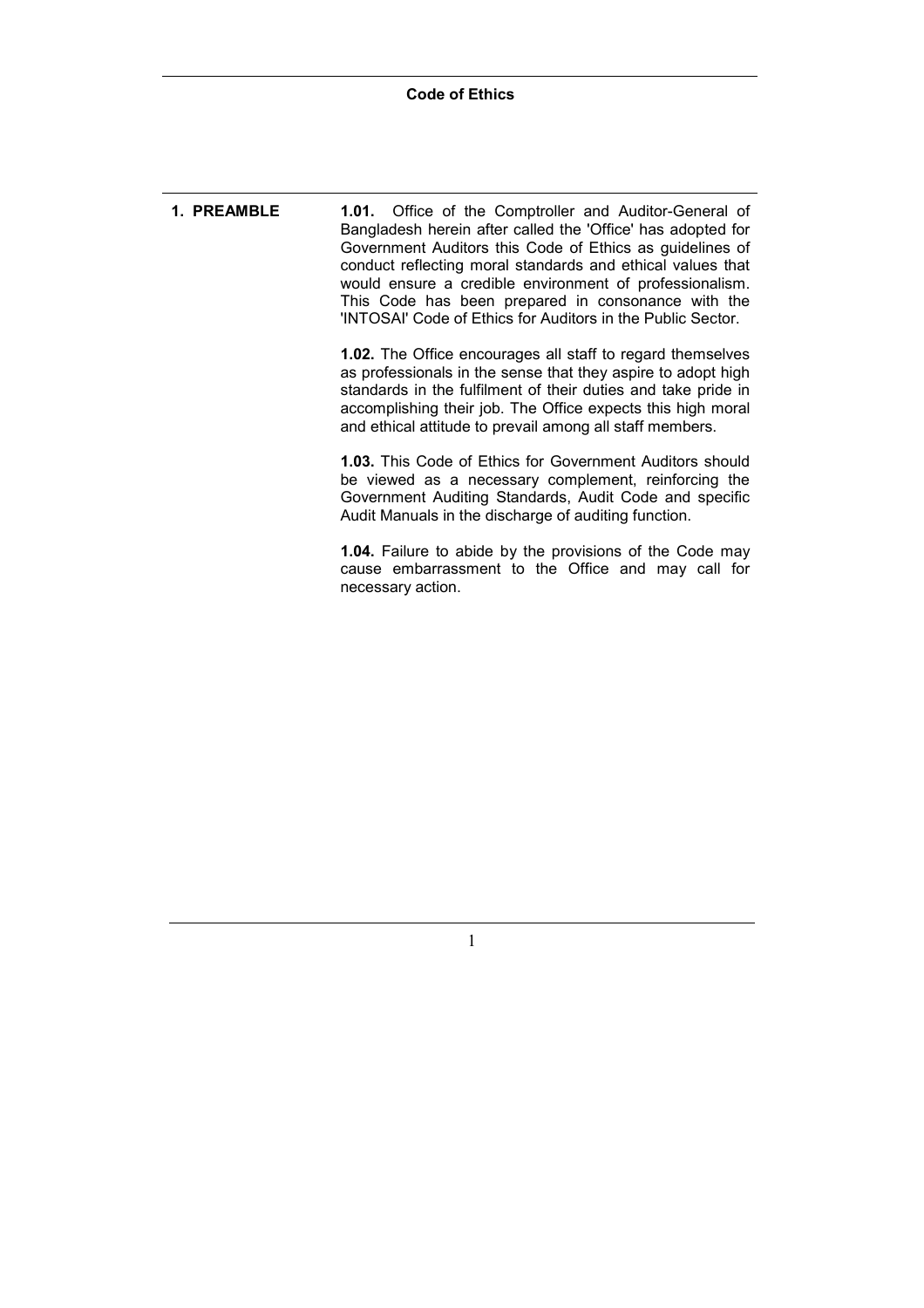# **2. INTRODUCTION**

- **2.1. Background 2.1.1.** The Office Of the Comptroller and Auditor-General of Bangladesh, which is the Supreme Audit Institution (SAI), deemed it essential to establish a Code of Ethics for Government Auditors to inculcate a consistently high degree of moral and ethical values on the part of the auditors in carrying out their activities as part of the SAIís functions. It is also deemed necessary to foster confidence in the integrity, fairness and objectivity of SAI by the entities whose activities are audited by the Government Auditors, members of the Public Accounts Committee (PAC), other members of Parliament and the General Public.
- **2.2. Concept 2.2.1.** A code of Ethics is a comprehensive statement of the values and principles, which should guide the daily work of auditors. The independence, powers and responsibilities of the Government Auditors and the staff SAI employs or engages for audit work demand high ethical values. This Code of Ethics covers the ethical requirements of government auditors, including their professional obligations in particular.
- **2.3. Scope 2.3.1.** This Code applies to all staff members at all levels who are under the authority of the Comptroller and Auditor-General of Bangladesh. In the body of the Code, terms such as employees, staff and supervisors should be taken to include all those who perform work for the Office. Therefore, everyone who works for the Comptroller and Auditor-General, including consultants, temporary help and public servants alike is considered to be a member of his staff.

**2.3.2.** While this Code is intended to provide a clear definition of responsibilities, it cannot address all the possible challenges, which the auditors and other employees may face in performing their responsibilities. This Code places clear responsibility on individual auditors and other staffs for their own conduct and behaviour.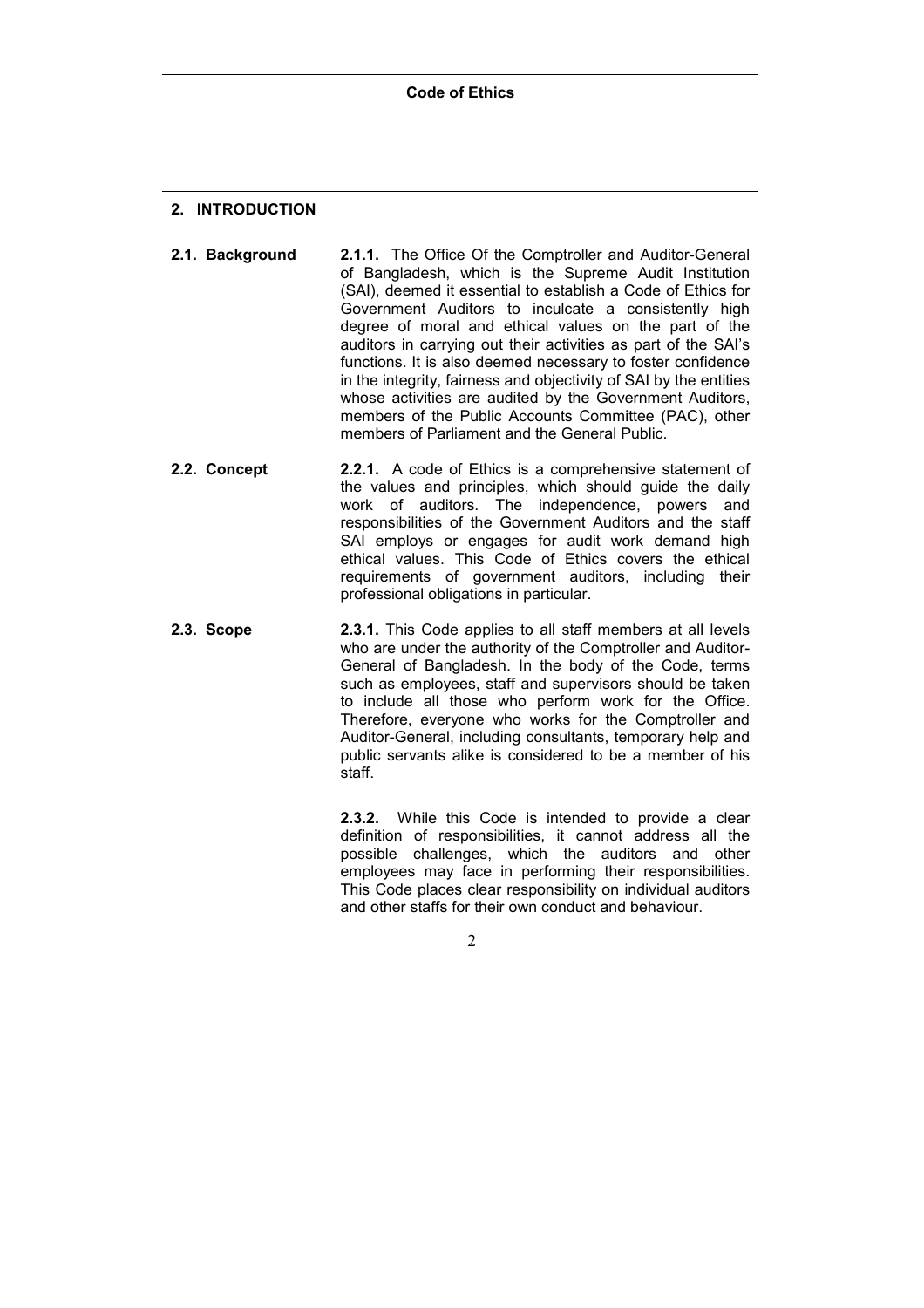**2.3.3.** The code may be altered from time to time by the Comptroller and Auditor-General of Bangladesh to take account of changed circumstances and situations.

**2.4. Purpose 2.4.1.** It is of fundamental importance that the SAI is looked upon with trust, confidence and credibility by the stakeholders of the SAI, who can be classified in the following manner:

- $\triangleright$  the Parliament.
- $\triangleright$  the executive authorities of the Republic.
- $\triangleright$  the general public and the audited entities.
- $\triangleright$  the international bodies like, UN agencies which may come under SAI audit.
- $\triangleright$  any other entity that may come under the purview of SAI on request.

All of them are entitled to expect the SAI's conduct and approach to be above suspicion and reproach and worthy of respect and trust.

The auditors can promote this by adopting and applying the ethical requirements enumerated in this Code while performing their responsibilities to the Parliament, the audit entities, the public, and their respective office.

**2.4.2.** Any deficiency or delinquency in the professional conduct or any improper conduct in their personal life places the integrity of auditors and the quality/ validity of their audit work in an unfavourable scenario, and may raise doubts about the reliability and competence of the SAI, itself. Therefore, it is essential that they adhere to this Code of Ethics so that it promotes trust and confidence in the auditors and their work.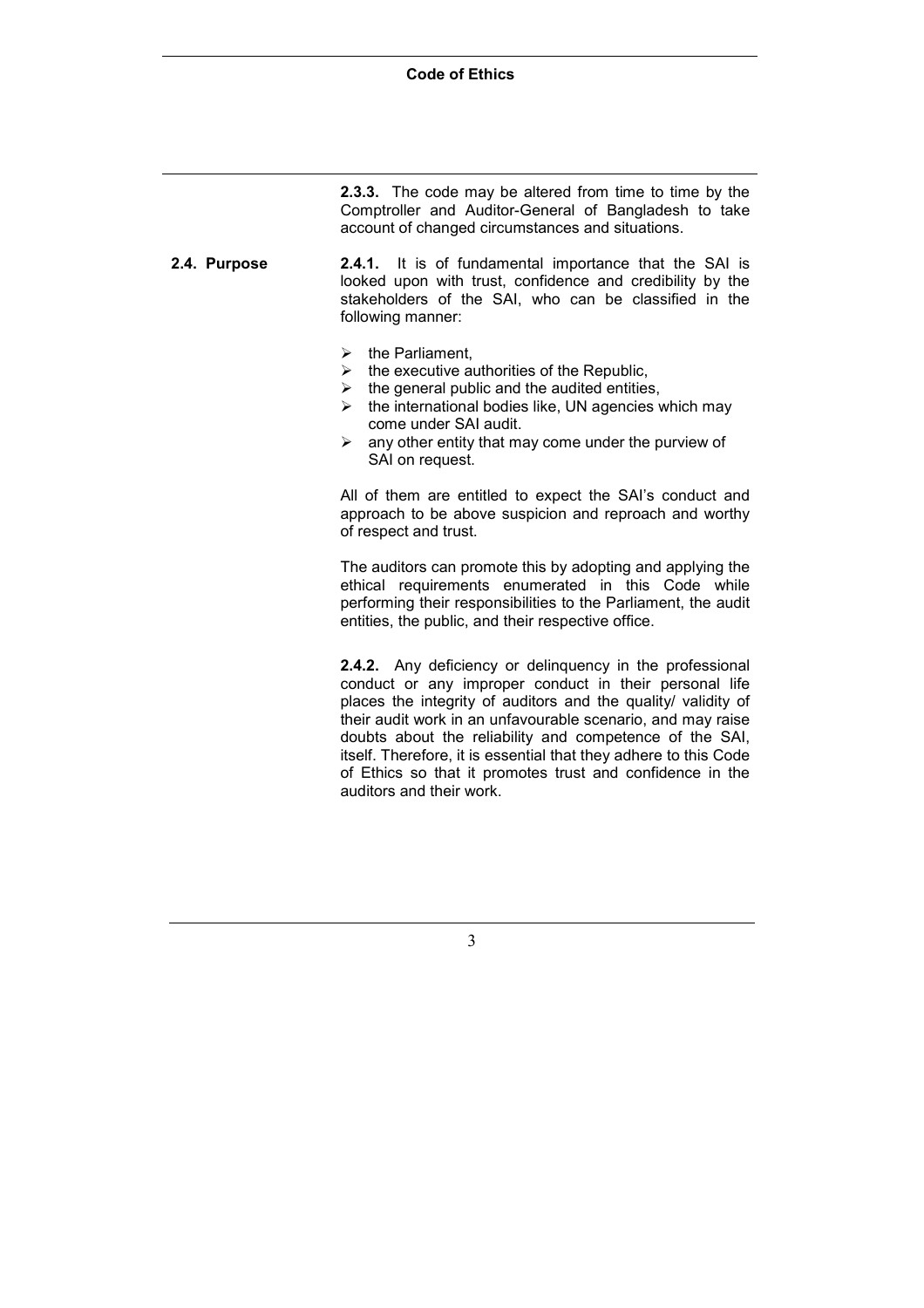## **3. GENERAL PRINCIPLES**

**3.1. INTEGRITY 3.1.1.** Integrity is the core value of a Code of Ethics. Auditors have a duty to adhere to high standards of behaviour (e.g. honesty, fairness, candidness, and truthfulness) in the course of their work and in their relationship with the officials of audited bodies. In order to sustain public confidence, the conduct of auditors should be above suspicion and reproach.

> **3.1.2.** Integrity can be measured in terms of what is right and what is just. Integrity requires auditors to observe both the form and spirit of auditing and ethical standards.

> **3.1.3.** Integrity also requires auditors to maintain irreproachable standards of professional conduct, make decisions with the public interest in mind, and apply absolute honesty in carrying out their work and in handling the resources of SAI.

> **3.1.4.** Implicit in the notion of the integrity of the audit office and the auditors are the concepts of independence and objectivity. Auditors must maintain and manifest independence and objectivity. If these characteristics are lacking, they will be unable to fulfil the mandate of the Office.

**3.2. INDEPENDENCE 3.2.1.** Independence from the audited entity and other interest groups is indispensable for auditors. This means that auditors should behave in a way that enhances and in no way diminishes their independence.

> **3.2.2.** While dealing with audit, the independence of auditors should not be impaired by personal or external interests. Independence may be impaired, for example, by external pressure or influence on auditors;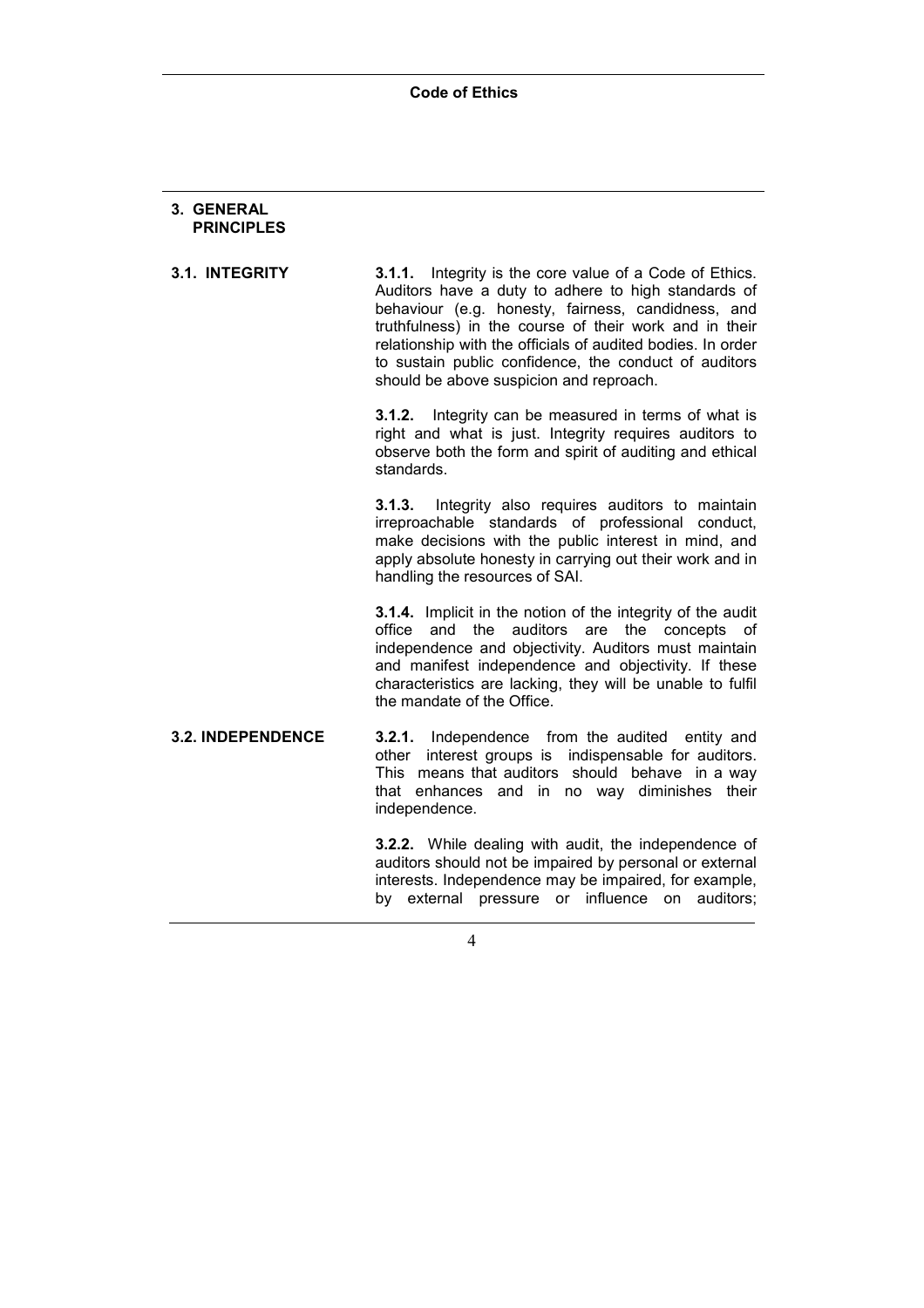|                                                             | prejudices held by auditors about individuals, audited<br>entities, projects or programmes; previous employment<br>of auditor with the audited entity; or personal or<br>financial dealings which might cause conflicts of<br>loyalties or of interests. Auditors have a responsibility<br>to refrain from being involved in all matters in which<br>they have a vested interest.                                 |
|-------------------------------------------------------------|-------------------------------------------------------------------------------------------------------------------------------------------------------------------------------------------------------------------------------------------------------------------------------------------------------------------------------------------------------------------------------------------------------------------|
| <b>3.3 OBJECTIVITY</b><br><b>AND</b><br><b>IMPARTIALITY</b> | 3.3.1. Auditors should try not only to be independent of<br>audited bodies and other interest groups, but also to be<br>objective and impartial in dealing with the issues and<br>topics under review.                                                                                                                                                                                                            |
|                                                             | 3.3.2. Auditors should be objective and impartial not<br>only in fact but also in appearance.                                                                                                                                                                                                                                                                                                                     |
|                                                             | 3.3.3. There is a need for objectivity and impartiality in<br>all work conducted by auditors, particularly about the<br>reports. Conclusions and opinions in the reports should<br>be based on evidence obtained and assembled in<br>accordance with Government Auditing Standards<br>issued by the Comptroller and Auditor-General.                                                                              |
|                                                             | 3.3.4.<br>Auditors should make use of information<br>furnished by the audited entity and other sources.<br>Information may be taken into consideration by the<br>auditors in an impartial way in expressing their opinion.<br>The auditors should also gather information about the<br>views of the audited body and other entities. However,<br>auditor's own conclusion may remain unaffected by<br>such views. |
| 3.4. COMPETENCE                                             | 3.4.1. Auditors have a duty to conduct themselves in a<br>competent and professional manner at all times and to<br>apply high professional standards in carrying out their<br>work with competence and impartiality. They have to<br>dedicate themselves to the enhancement of quality and<br>through<br>programmes<br>capability<br>of<br>continuing<br>professional education and personal development.         |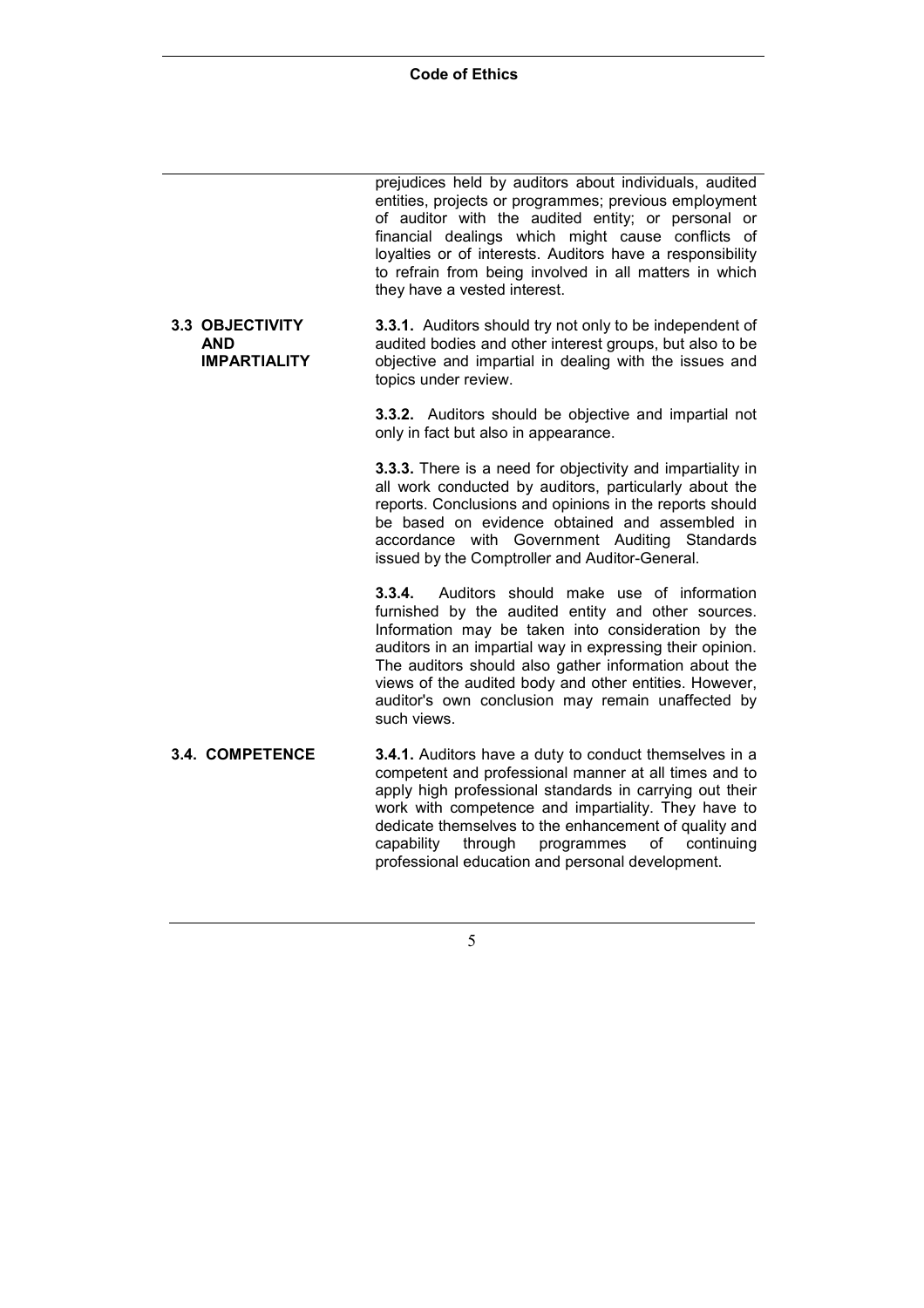**3.4.2.** Auditors must not undertake work they are not competent to perform.

**3.4.3.** Auditors should know and follow applicable auditing, accounting, and financial management standards, policies, procedures and practices. They must also possess a good understanding of the constitutional, legal and institutional principles and standards governing the operations of the audited entity.

**3.4.4.** Auditors should exercise due professional care in conducting and supervising the audit and in preparing related reports. The auditor should ensure that his work is reliable, timely, useful, convincing and candid.

**3.4.5.** Auditors have a professional obligation to update and improve the skills required for the discharge of their professional responsibilities.

**3.4.6.** Auditors should use methods and practices of the highest possible quality in conducting audit. In the conduct of audit and issue of reports, auditors have a duty to adhere to basic postulates of Government Auditing Standards.

**3.4.7.** The performance of the auditor should appropriately be evaluated vis-à-vis.

- a) the training that he has received so far;
- b) the experience that he has acquired
- c) the support that he has received both from the audit office as well as the auditee organisation.

**3.5. MANDATE 3.5.1.** Auditors should keep all of their audit activities within the Office's audit mandate. The full scope of the Office's mandate includes financial statement audit, regularity (or compliance) audit, performance audit, forensic audit, EDP audit and environmental audit.

> **3.5.2.** Article 127-132 of the Constitution of the People's Republic of Bangladesh and Comptroller and Auditor-General (Additional Functions) Act, 1974 (as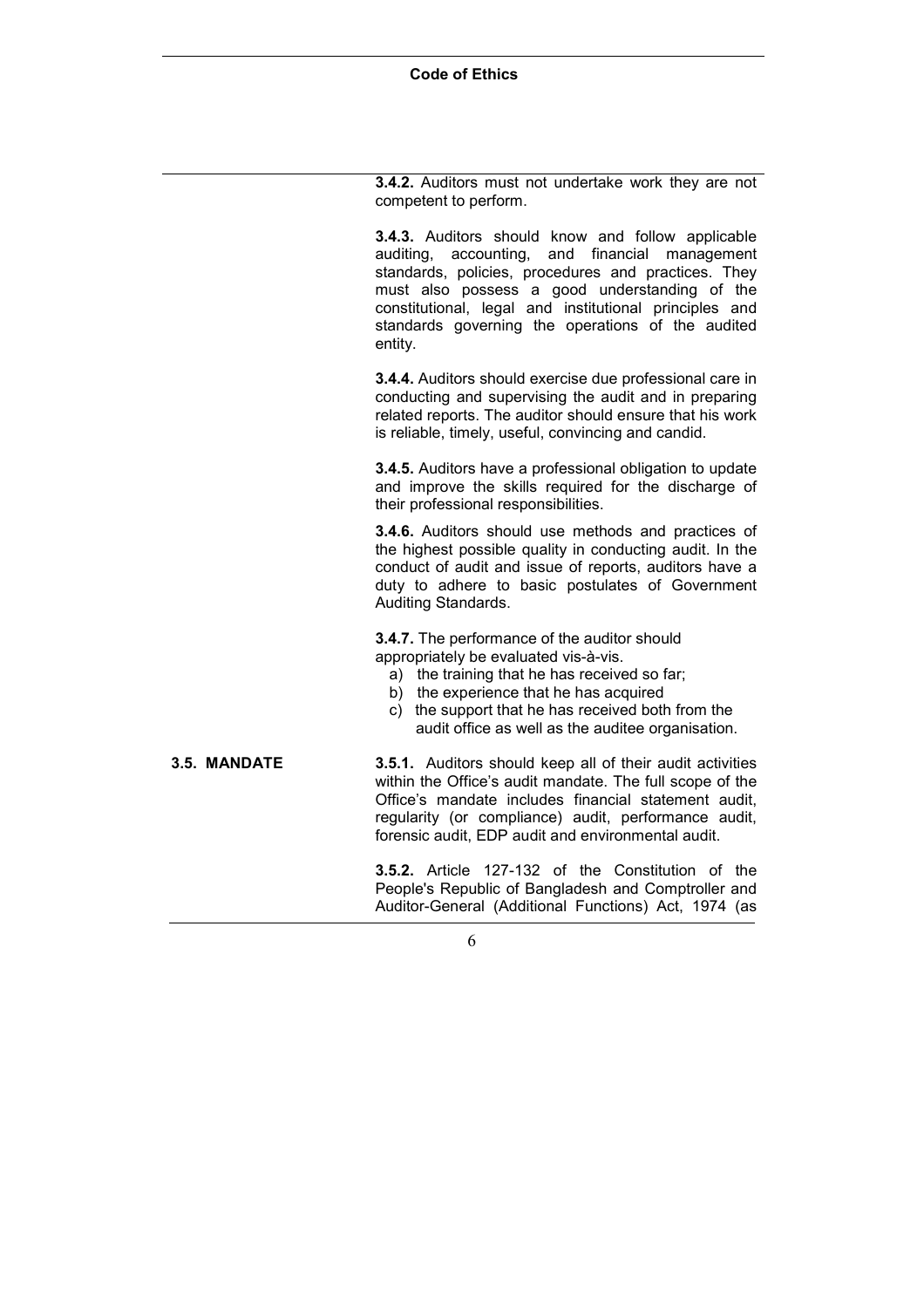|                                                                                                  | amended in 1975 and 1983) are the legal mandates for<br>the Office and all its activities. All Office activities must<br>be justifiable by reference to the terms and conditions<br>of the relevant articles of the Constitution and<br>Comptroller and Auditor-General (Additional functions)<br>Act, 1974 (as amended in 1975 and 1983) and any<br>legislation that may confer audit responsibilities on the<br>Comptroller and Auditor-General of Bangladesh.                |
|--------------------------------------------------------------------------------------------------|---------------------------------------------------------------------------------------------------------------------------------------------------------------------------------------------------------------------------------------------------------------------------------------------------------------------------------------------------------------------------------------------------------------------------------------------------------------------------------|
| 3.6. ECONOMY,<br><b>EFFICIENCY AND</b><br><b>EFFECTIVENESS</b><br><b>OF</b><br><b>OPERATIONS</b> | 3.6.1. Auditors have a responsibility to try earnestly to<br>achieve cost reduction and ensure the efficiency and<br>effectiveness of the Office and thus maximise Value for<br>Money for the SAI.                                                                                                                                                                                                                                                                              |
|                                                                                                  | 3.6.2. Like any other department of the government,<br>SAI's operations are also funded by the taxpayers.<br>Since the Principal objective of SAI is to ensure<br>economy, efficiency and effectiveness in the financial<br>activities of the government, it has an even bigger<br>obligation to follow these principles. In this regard,<br>auditors have a responsibility to stand as a model for<br>the rest of the public servants.                                         |
| <b>3.7. POLITICAL</b><br><b>NEUTRALITY</b>                                                       | 3.7.1. It is important to maintain both the actual and<br>perceived political neutrality of the SAI. Therefore, it is<br>important that auditors maintain their independence<br>from political influence in order to discharge their audit<br>responsibilities in an impartial way. This is relevant for<br>auditors since SAI works closely with the legislative<br>authorities, the executive or other government entities<br>empowered by law to consider the SAI's reports. |
| 3.8. CONSTRUCTIVE-<br><b>NESS</b>                                                                | main thrust of audit is<br><b>3.8.1.</b> The<br>to<br>ensure<br>improvements in government activities. Keeping that in<br>mind, auditors should perform a constructive and<br>positive role, which should be reflected in their audit<br>reports.                                                                                                                                                                                                                               |
|                                                                                                  | auditor's<br>role<br>also<br>includes<br>3.8.2.<br>An.<br>making<br>recommendations<br>the management of<br>audited<br>to                                                                                                                                                                                                                                                                                                                                                       |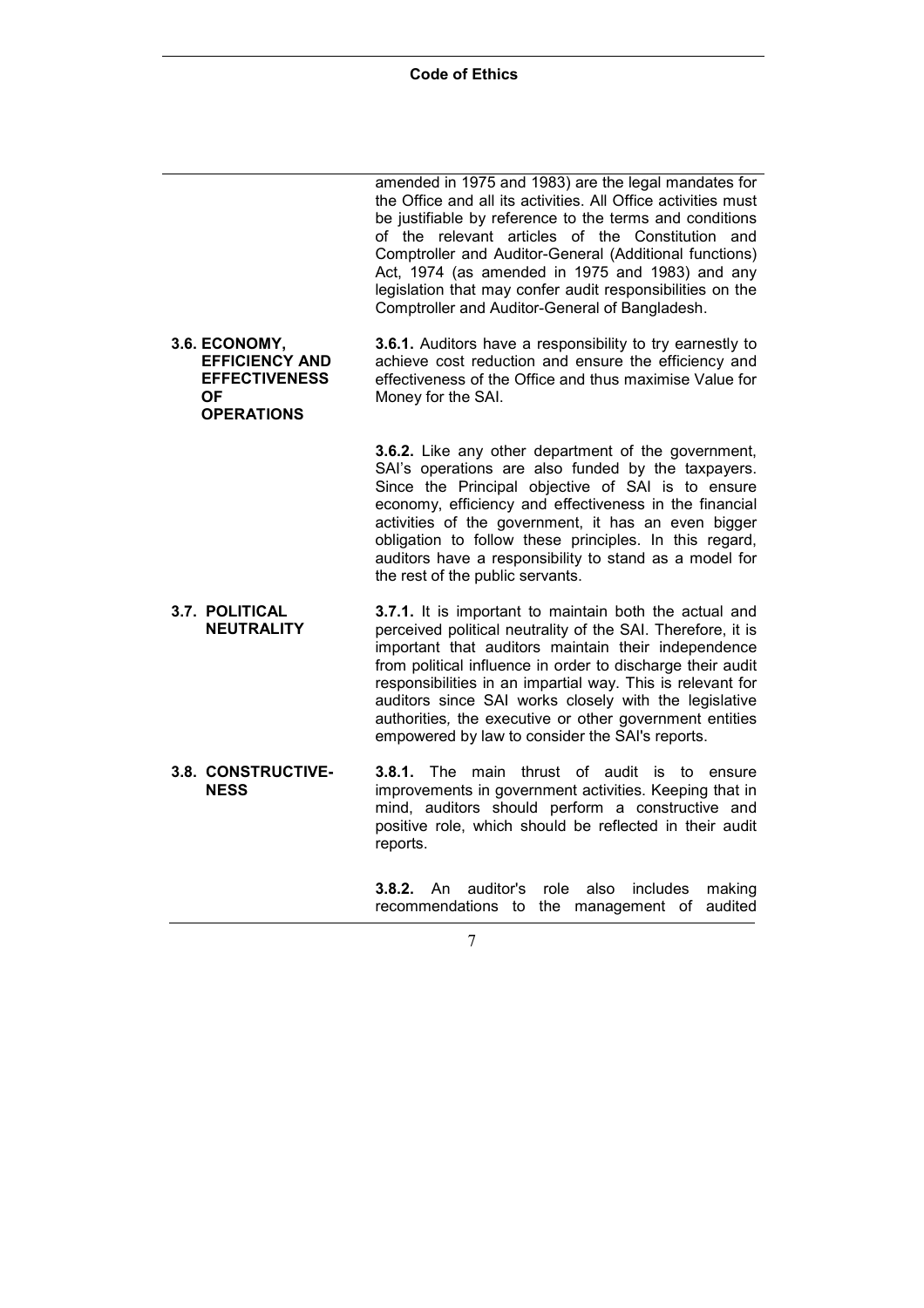|  |  | <b>Code of Ethics</b> |
|--|--|-----------------------|
|--|--|-----------------------|

entities for improvement. While doing so, care must be taken to ensure that the auditor does not assume the role of management in the provision of such advice. For instance, they should avoid direct participation in formulating policies or in designing systems and related controls. Auditors should always keep in mind that the Office's primary role is to give assurance to parliament and not to function in a management role. In case of any confusion, auditors should discuss and clarify with the supervisor in charge of the audit.

**3.8.3.** Auditors should always try to ensure that they:

- a) do not certify any documents, exhibits, statements, schedules or other documents which have not been verified entirely by themselves;
- b) do not fail to disclose a material fact known to them;
- c) do not fail to obtain sufficient information to support the expression of an opinion.

**3.8.4.** Auditors should set a high standard of relationship with all the stakeholders.

#### **3.9. PROFESSIONAL SECRECY 3.9.1.** It is the auditor's duty to maintain the secrecy of information acquired from audit entities. Unauthorized disclosure of any official information either orally or in writing or its use for personal reasons is prohibited.

**3.9.2.** Disclosure of official information shall only be done through proper authorization by competent authorities for the purpose of fulfilling the SAI's statutory or other identifiable responsibilities. Auditors must ensure the security and confidentiality of all documents, either in the Office or on the premises of the audit entity.

**3.9.3.** Audit entities have an interest and a right to know audit findings and conclusions. It is imperative for the auditor and the audit office to keep all audit findings and conclusions confidential until these findings and conclusions can be completely substantiated,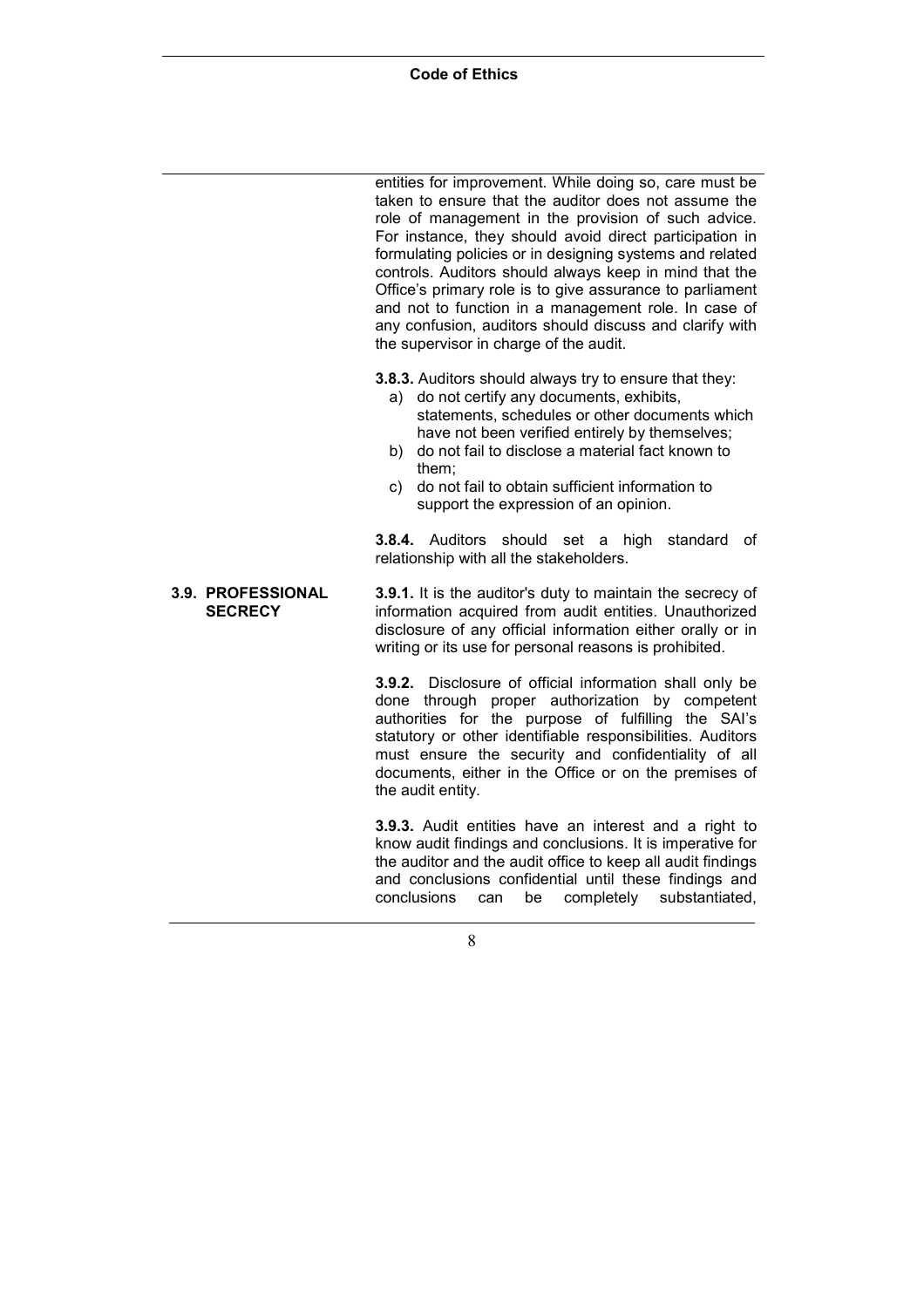processed through the authorized procedure after discussion with the audit entity and approval for release by the competent authority. Due care should be taken by the auditors not to disclose audit findings and conclusions in an improper and premature way that can harm the audit entity and embarrass the audit office.

- **3.10. PERSEVERANCE 3.10.1.** Auditors should be polite but tenacious in carrying out audit examinations. Although always open minded, they should not be deflected from collecting and analysing the evidence needed to produce worthwhile findings and conclusions.
- **3.11. SUBSTANTIATION 3.11.1.** Auditors must be prepared to defend fully against any challenge regarding all the audit findings, conclusions and observations made by them.

**3.11.2.** Just as the Office applies criteria by which to assess the activities of audit entities, it applies a high standard of proof in evaluating the evidence used to substantiate audit findings and conclusions as well. The standards expected of the auditors are no less stringent than those, which the audit office expects of the officials of the entities it audits. This is expected by the audited entities and also help maintain and uphold the Office's credibility.

**3.11.3.** Auditors should ensure that the supporting evidence of an audit report is sufficient, reliable and relevant, so that the conclusions or judgements reached can be convincingly substantiated.

**3.11.4.** Auditors should present only those findings that are soundly based on clear and current facts and those that can stand up to strenuous scrutiny. At times, it may become necessary to present findings and conclusions that involve interpretation, but such interpretation must be based on fact and must be logically consistent and reasonable. Auditors ought to maintain an objective, factual perspective.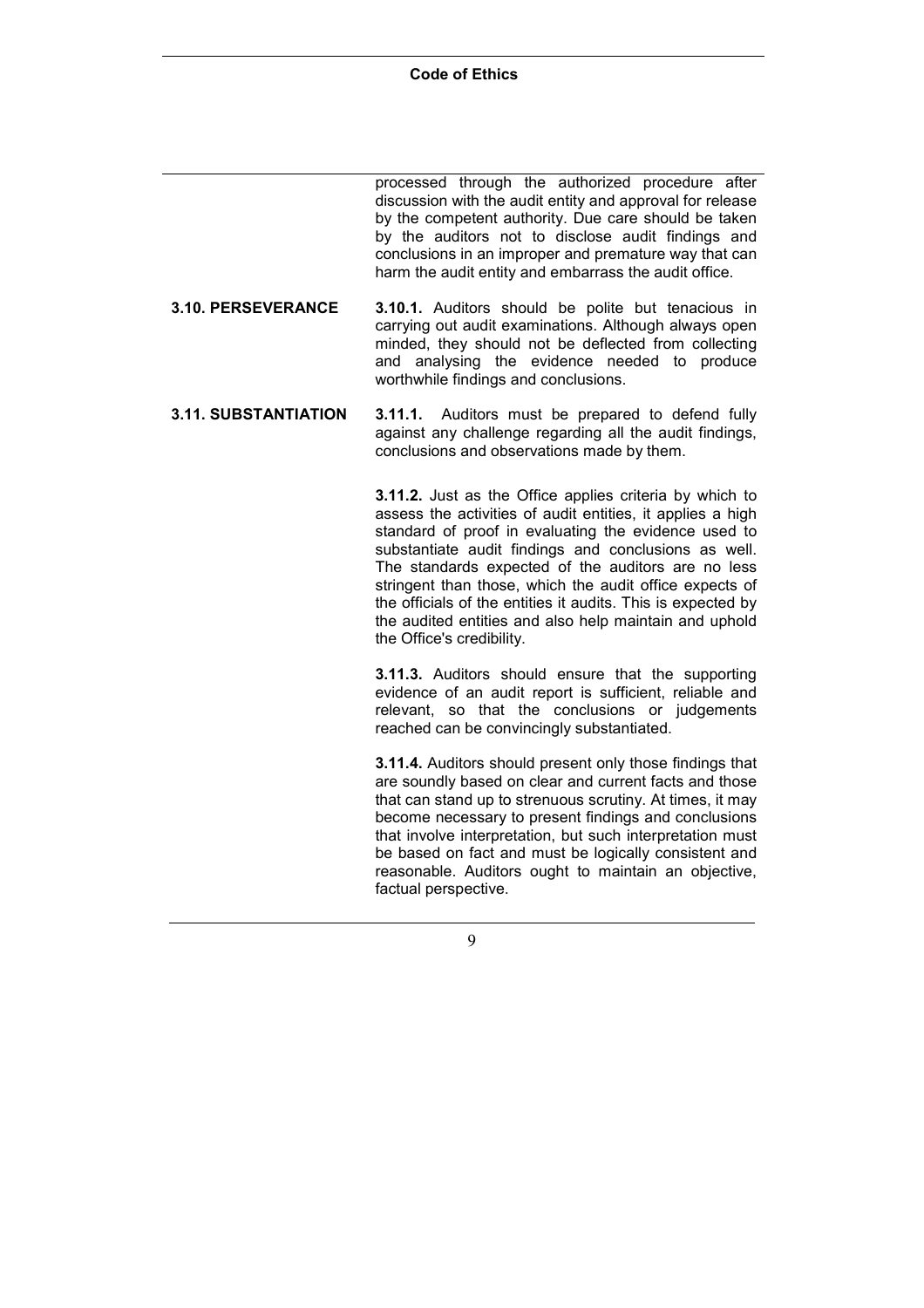**3.12. CLEAR COMMUNICATION 3.12.1.** The reports prepared by the auditors for the Parliament should be objective, balanced in content and tone, reliable, clear and persuasive. They have to be written following the **7 C**s of good and effective communication.

In short the report has to be:

- 1. Clear
- 2. Concise
- 3. Courteous
- 4. Correct
- 5. Credible
- 6. Concrete
- 7. Complete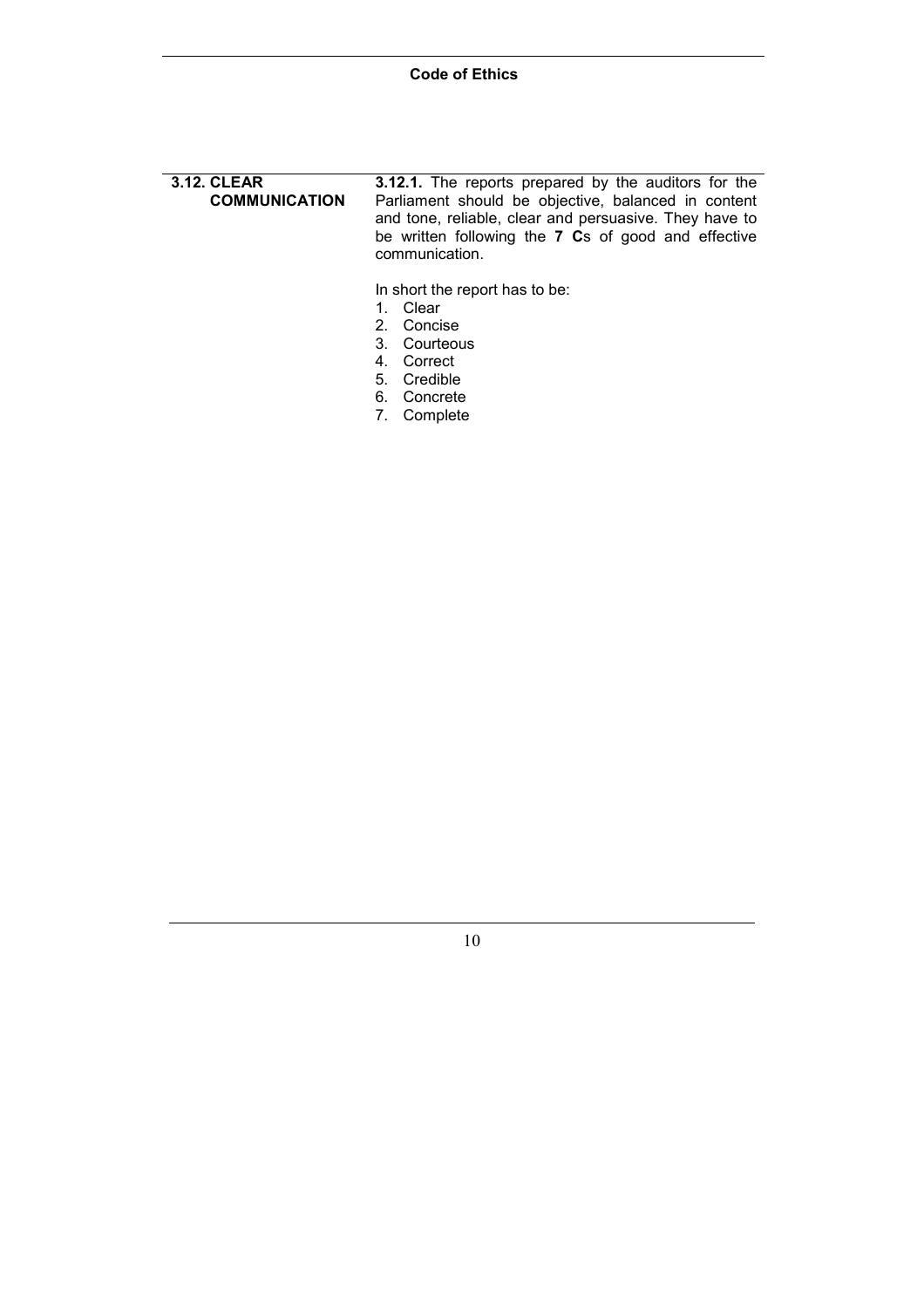### **4. CONDUCT IN RELATION TO PUBLIC COMMUNICATION 4.1.** All public communications (e.g., speeches, press releases, speaking at conferences, etc.) by any employee of the SAI can only be made after the individual has received the appropriate authorization from the competent authority. **4.2.** SAI's responsibility to the Parliament implicitly

generates a responsibility to the general public since Parliament is the representative of the general public. But SAI's primary reporting relationship is not directly to the general public, but to the Parliament through the Public Accounts Committee. The audit office can communicate its publication (most notably, the audit reports and other reports prepared by the audit offices) to the general public by issuing to the mass communication media, but only after it has been presented to the Parliament.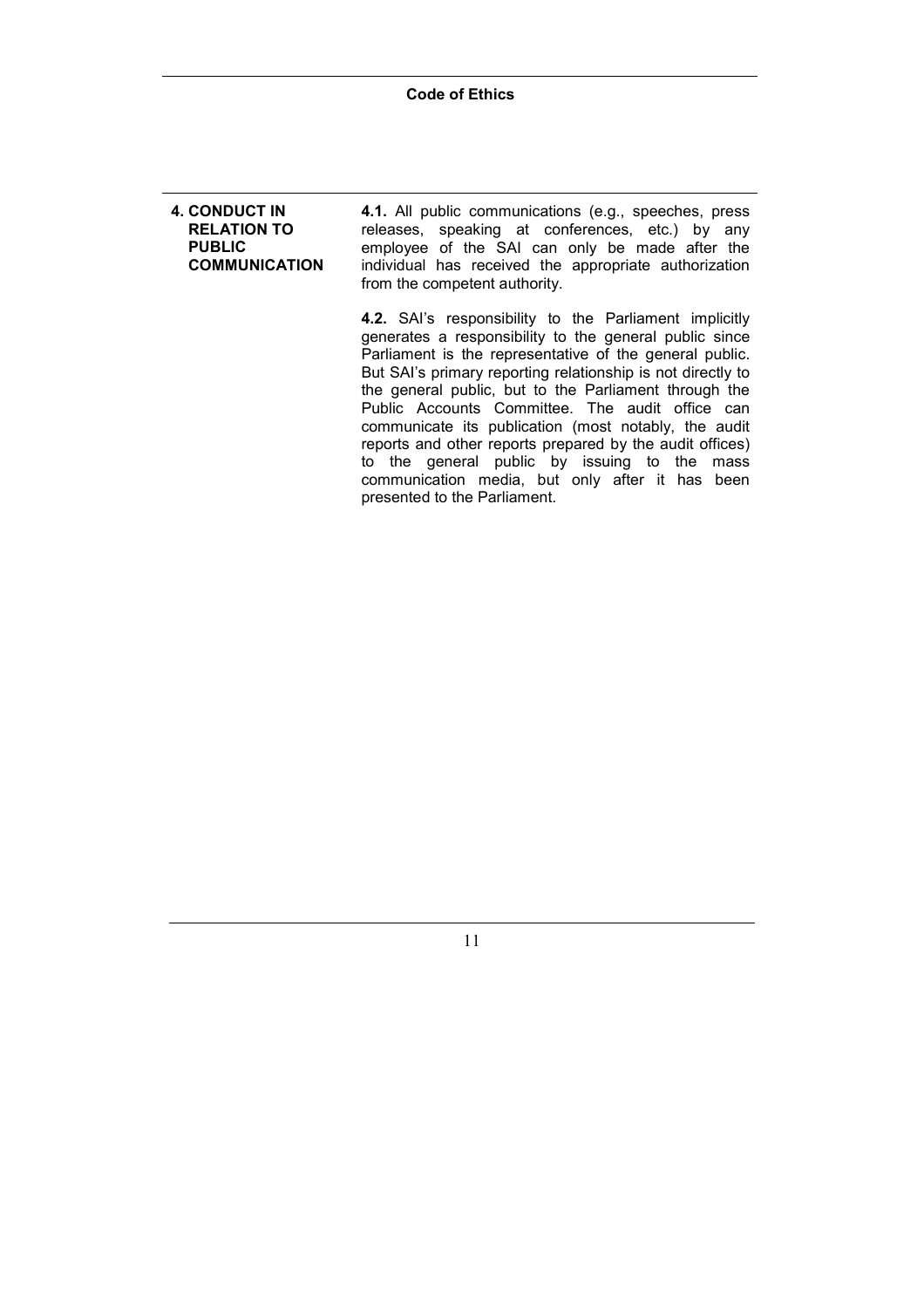### **5. RESPONSIBILITIES TO THE OFFICE**

**5.1. PERSONAL CONDUCT 5.1.1.** All auditors and staff members working for the Comptroller and Auditor-General shall observe the conditions of employment and other legislation like Government Servants Conduct Rules, 1979 and Government Servants (Discipline and Appeal) Rules, 1985, The Public Employees Discipline (Punctual Attendance) Ordinance, 1982, The Evidence Act, 1872, The Official Secrecy Act, 1923 etc.

> **5.1.2.** Adherence to policies formulated by the audit offices including this Code of Ethics is binding upon all staff members under the control of the Office.

> **5.1.3.** All the auditors and other staff members must observe the confidentiality of internal documentation and communications.

> **5.1.4.** Auditors should not use their official position to gain unfair advantage, whether pecuniary or non-pecuniary.

> **5.1.5.** The auditors should not undertake, or consider undertaking, political activities while remaining under the control of the SAI, not only because this type of activities are prohibited by Government Servants Conduct Rules, 1979, but also because, such involvement might have or be seen to have a negative impact on their ability to discharge their professional duties impartially.

> **5.1.6.** All the staff members should ensure that they do not discriminate on the grounds of gender, religion, disability or illness.

> **5.1.7.** All staff members have a responsibility for their behaviour regarding all sorts of harassment. Harassment is vexatious, worrying or persistently annoying conduct. Harassment may take many forms. It can range from extreme forms such as sexual, religious violence and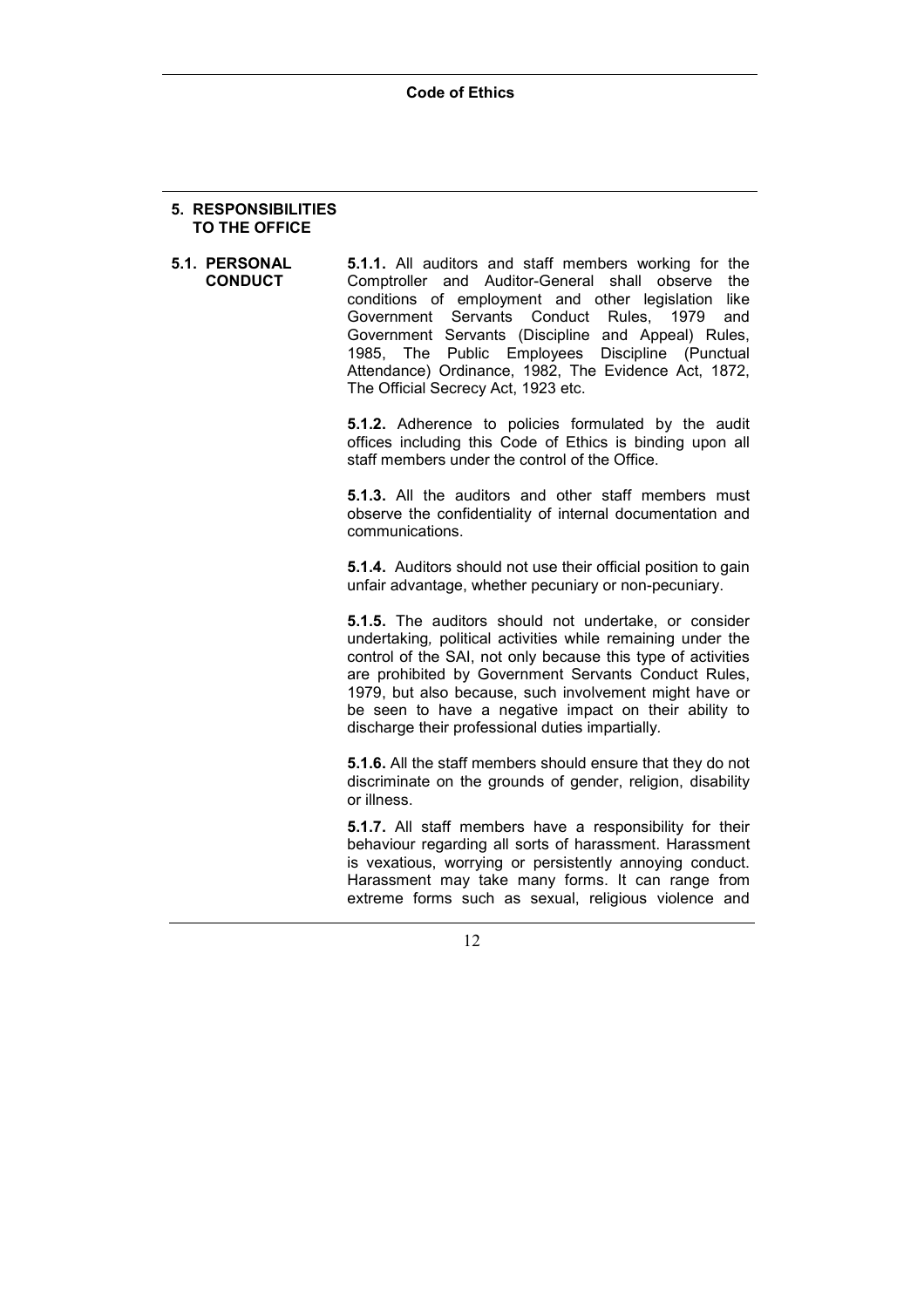bullying to less obvious actions such as ignoring someone in the workplace. It may occur in the Office or when work takes staff away from home, outside normal working hours. Whatever form it takes and whenever it arises, it puts great strains on the individual's personal and family life.

**5.1.8.** All the staff members have a personal responsibility, so far as is reasonably practicable, to ensure that they do not put the health and safety of others at risk by their actions.

**5.1.9.** Staff members should ensure that they use public resources efficiently and effectively and do not use them for private purposes. This applies to the use of all office equipment including telephones, fax, computers (including e-mail and the Internet) and photocopiers, office premises and official transport etc of both Office and audited body.

**5.2. CONFLICTS OF INTEREST 5.2.1.** Auditors, before embarking on an audit assignment, must notify to their audit office or supervisor in charge of the audit that neither they nor their immediate family has any interests that could jeopardize or call into question their impartiality or objectivity in making judgements. This disclaimer also requires that the auditors inform the appropriate authorities in the Office, should any potential conflict of interest arise at a later date.

> **5.2.2.** In order to keep honesty and impartiality of the auditors beyond reproach, they should not place themselves in a position where they are under any obligation to any person who might benefit from special consideration or favour on their part or seek in any way to gain special treatment from them. Auditors should not have any interest that could conflict in any manner in discharging their official duties.

> **5.2.3.** The Office of the Comptroller and Auditor-General is particularly vulnerable to allegations of conflict of interest because they call into question the Office's objectivity and competence to pass impartial judgement. These are the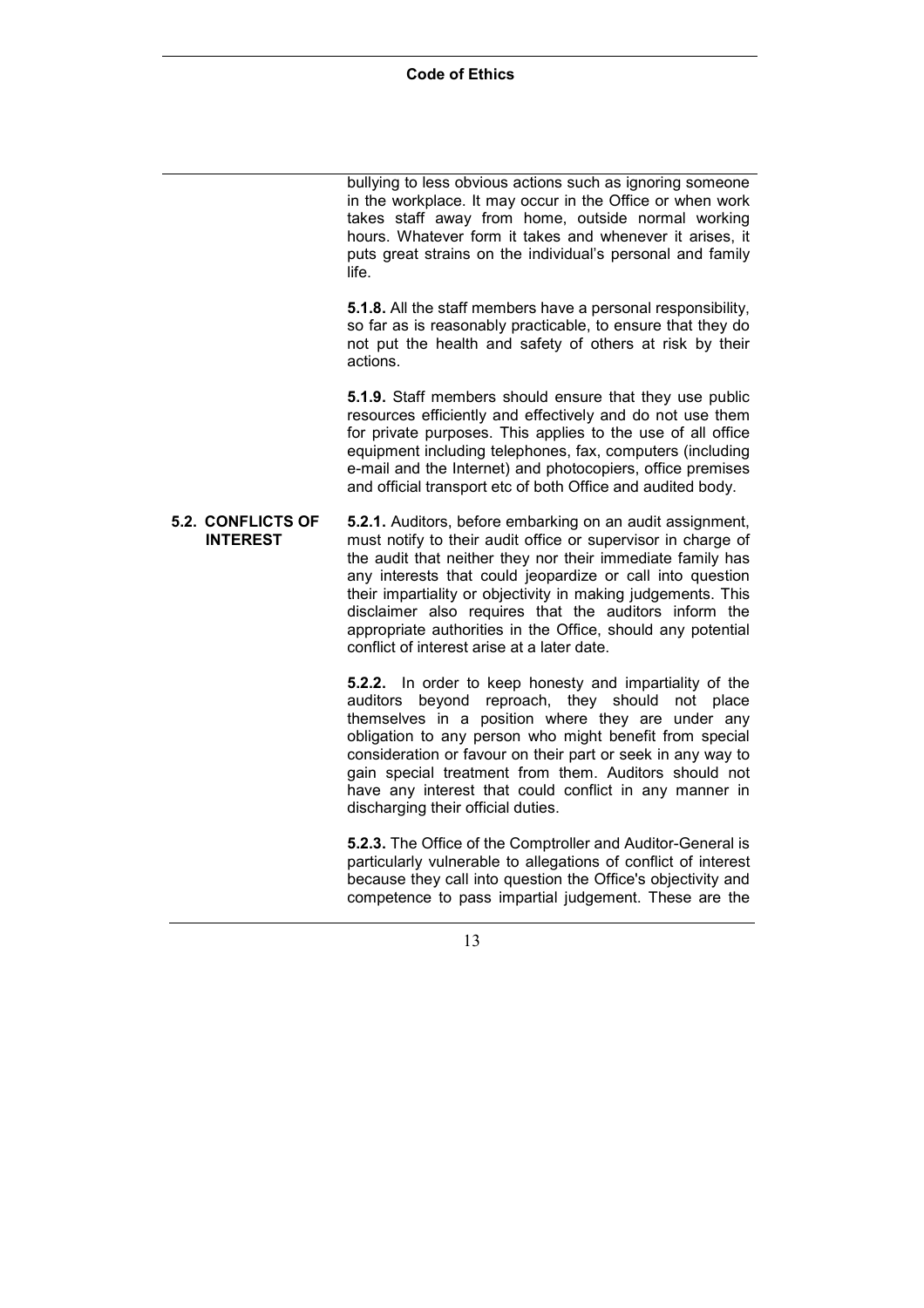essential attributes for the success of the Office's objective. Since the Office's reputation depends upon public's perception of the Office's activities, an appearance of a conflict of interest on the part of an employee can be just as damaging as an actual conflict of interest.

**5.2.4.** Auditors who believe that there is a possibility of a conflict-of-interest situation, they should disclose the matter to their supervisor, who shall then determine, in consultation with superior authority, what steps should be appropriate to address the situation.

**5.2.5.** Conflict-of-interest situations may fall into the following categories:

- a) financial arrangements
- b) exclusivity of service
- c) past work experience
- d) acceptance of gift
- e) seeking new employment
- **a) FINANCIAL ARRANGEMENTS i)** Auditors should not have any financial interest that could conflict in any way in discharging their responsibilities, call into question their motive regarding the matter in question or cause the Office embarrassment or loss of credibility.

**ii)** A significant financial interest in an audit entity or any organisation that has major or important dealings directly or indirectly with an audit entity might be considered as a conflict of interest. An auditor in such a situation must report to his or her Supervisor or higher authority if appropriate. It is the responsibility of the auditor to make full and frank disclosure of situations where he or she suspects that a conflict of interest may exist. The Office is then obliged to determine whether a conflict of interest does exist and, if so, what appropriate steps should be taken.

**b) EXCLUSIVITY OF SERVICE i)** Auditor's primary professional duty is to the audit Office. This duty takes precedence over any other working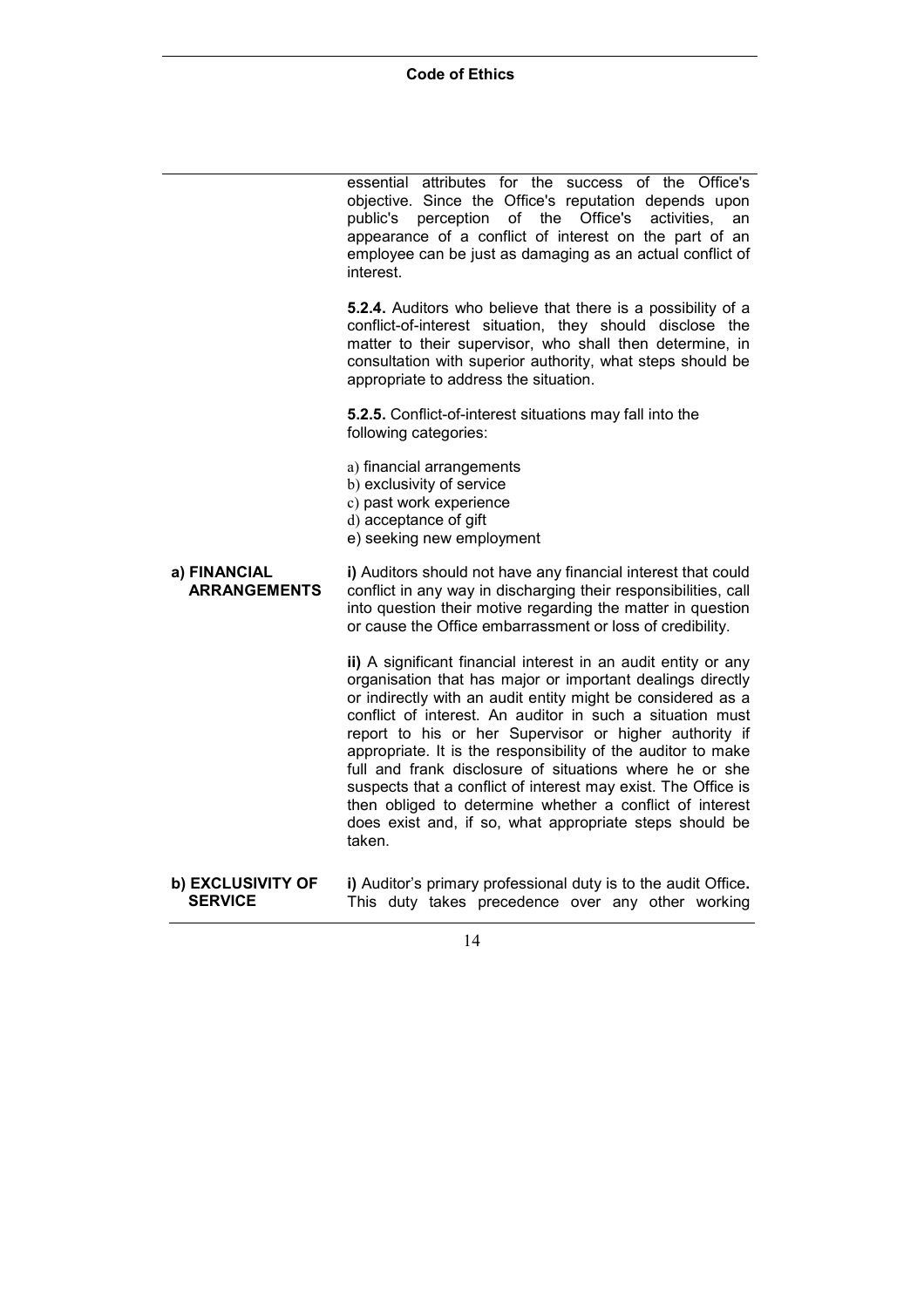relationships. Any secondary employment relating to government activities, either directly or on behalf of an external third party, presents a prima facie conflict of interest and is therefore not allowed. Auditors are obliged to disclose to their audit Office, any secondary employment of this nature that they may have. The responsibility lies with the individual employee to inform the Office of such situation.

**ii)** Any unauthorized outside work during office hours by any employee is considered as improper and constitutes grounds for disciplinary action. The employee should not use any official information in any outside work.

**c) PAST WORK EXPERIENCE i)** Auditors must inform the audit Office of any situation where a former position might bring the propriety of the Office's work into question.

> **ii)** If an auditor has previously worked for an audit entity, he should bring this to the attention of the supervisor or appropriate higher authority.

**d) ACCEPTANCE OF GIFT i)** Auditors should protect their integrity and prevent the appearance of a conflict of interest by refusing the offer of gifts and other benefits like free travel, hospitality, accommodation or entertainment. In such matters they ought to follow Government Servant's Conduct Rules, 1979. Persistent offers of gifts should be reported to the supervisor in charge or to a higher level if appropriate.

> **ii)** Gifts from audit entities present an obvious situation where a conflict of interest might easily be seen to exist. Auditors should avoid even the suspicion of a conflict of interest. They must not give the impression that they have been or may be influenced by any gift, hospitality or other consideration to show favour or disfavour to any person or entities being audited while acting in an official capacity. The policy of the Office is that auditors should not accept any gift at all.

> **iii)** An exception to this rule is the case of gifts to the Comptroller and Auditor-General or representatives of the